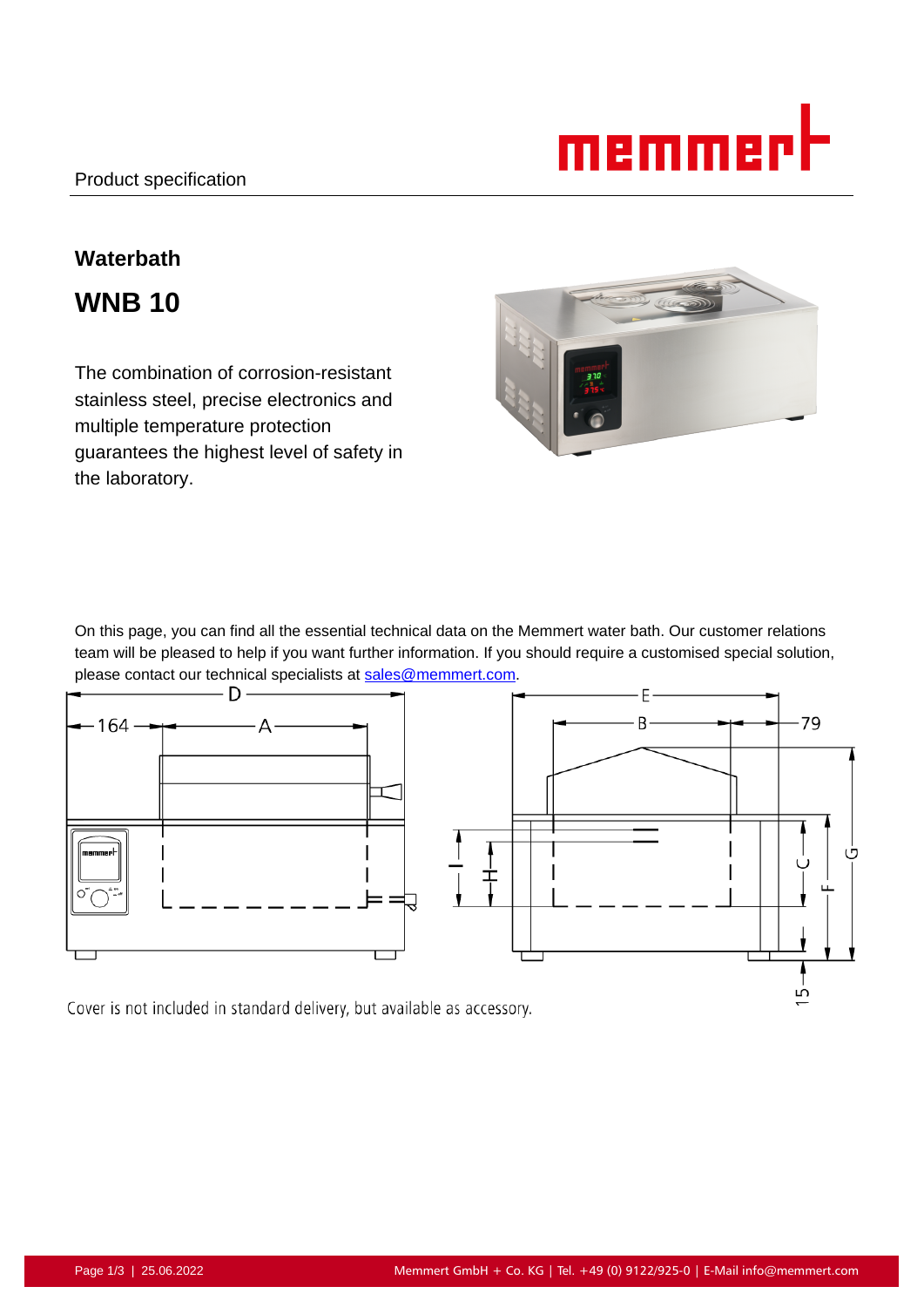# **Temperature**

| Setting temperature range          | $+10$ to $+95$ °C and boiling stage                              |
|------------------------------------|------------------------------------------------------------------|
| Working temperature range<br>in °C | min. 5 above ambient up to $+95$ °C with additional boiling mode |

| <b>Control of standard components</b>          |                                                                                                                                                   |  |
|------------------------------------------------|---------------------------------------------------------------------------------------------------------------------------------------------------|--|
| <b>Temperature sensor</b>                      | 1 Pt100 sensor class A in 4-wire-circuit                                                                                                          |  |
| <b>Timer</b>                                   | integrated digital timer from 1 min. to 99,59 hours for:ON continuous operationWAIT (delayed on for<br>continuous andlimited timed operation)HOLD |  |
| <b>Control technology</b>                      |                                                                                                                                                   |  |
| <b>Controller</b>                              | digital display of set and actual temperature and of (remaining) programme time                                                                   |  |
| <b>Safety</b>                                  |                                                                                                                                                   |  |
| <b>Temperature control</b>                     | mechanical temperature limiter TB protectionclass 1 switching the heating off at approx. 30°Cabove<br>max. temperature of the bath                |  |
| <b>Temperature control</b>                     | in case of overtemperature due to failure, the heating is switched off at approx. 10°Cabove the set<br>temperature (fixed value)                  |  |
| Autodiagnostic system                          | microprocessor PID-temperature controllerwith integrated autodiagnostic system withfault indicator                                                |  |
| <b>Heating concept</b><br><b>Heating Baths</b> | corrosion-proof large-area heating onthree sides                                                                                                  |  |
|                                                |                                                                                                                                                   |  |
| <b>Stainless steel interior</b>                |                                                                                                                                                   |  |
| Dimensions W x H x D in<br>mm                  | $W_{(A)}$ x h <sub>(C)</sub> x d <sub>(B)</sub> : 350 x 140 x 210 mm                                                                              |  |
| <b>Interior</b>                                | easy-to-clean interior, made of stainlesssteel, reinforced by deep drawn ribbing, material no. 1.4301<br>(ASTM 304), laser-welded                 |  |
| Volume                                         | 10 <sub>1</sub>                                                                                                                                   |  |
| Liquid level min.                              | 97 mm                                                                                                                                             |  |

# **Textured stainless steel casing**

Liquid level max. 120 mm

| <b>Dimensions</b> | $w_{_{\rm (D)}}$ x h $_{_{\rm (G)}}$ x d $_{_{\rm (E)}}$ : 578 x 337 x 356 mm |  |
|-------------------|-------------------------------------------------------------------------------|--|
|-------------------|-------------------------------------------------------------------------------|--|